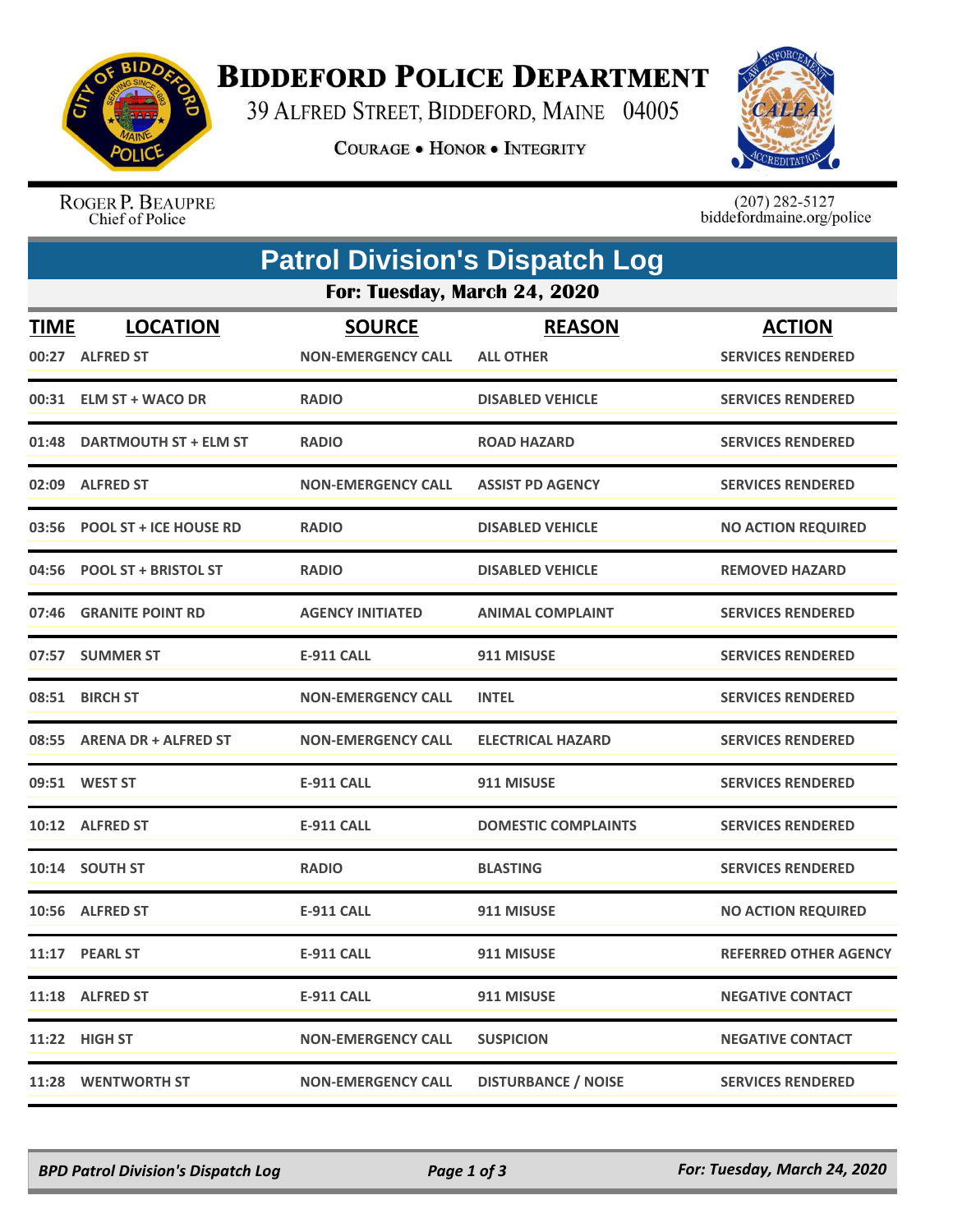| <b>TIME</b>                      | <b>LOCATION</b>                                                   | <b>SOURCE</b>                        | <b>REASON</b>                                               | <b>ACTION</b>             |  |  |
|----------------------------------|-------------------------------------------------------------------|--------------------------------------|-------------------------------------------------------------|---------------------------|--|--|
| 11:43 FOSS ST                    |                                                                   | <b>WALK-IN AT STATION</b>            | <b>PAPERWORK</b>                                            | <b>SERVICES RENDERED</b>  |  |  |
|                                  | 12:55 ALFRED ST                                                   | <b>E-911 CALL</b>                    | 911 MISUSE                                                  | <b>NO ACTION REQUIRED</b> |  |  |
| <b>13:02 MAIN ST</b>             |                                                                   | <b>AGENCY INITIATED</b>              | <b>ANIMAL COMPLAINT</b>                                     | <b>WARNING ISSUED</b>     |  |  |
|                                  | 13:10 ALFRED ST                                                   | <b>NON-EMERGENCY CALL</b>            | <b>CRIMINAL MISCHIEF</b>                                    | <b>SERVICES RENDERED</b>  |  |  |
| 13:33    FOSS ST                 |                                                                   | <b>WALK-IN AT STATION</b>            | <b>MENTAL ILLNESS CASES</b>                                 | <b>SERVICES RENDERED</b>  |  |  |
|                                  | 13:43 ALFRED ST                                                   | <b>AGENCY INITIATED</b>              | <b>ANIMAL COMPLAINT</b>                                     | <b>SERVICES RENDERED</b>  |  |  |
|                                  | 13:49 PRECOURT ST + ALFRED ST                                     | <b>NON-EMERGENCY CALL</b>            | <b>SUSPICION</b>                                            | <b>SERVICES RENDERED</b>  |  |  |
|                                  | 14:17 WENTWORTH ST                                                | <b>WALK-IN AT STATION</b>            | <b>PAPERWORK</b>                                            | <b>SERVICES RENDERED</b>  |  |  |
|                                  | 14:24 FOX HOLLOW DR                                               | <b>AGENCY INITIATED</b>              | <b>ANIMAL COMPLAINT</b>                                     | <b>NEGATIVE CONTACT</b>   |  |  |
|                                  | 15:08 SCHOOL ST                                                   | <b>NON-EMERGENCY CALL</b>            | <b>ROBBERY</b>                                              | <b>REPORT TAKEN</b>       |  |  |
|                                  | 15:20 ALFRED ST                                                   | <b>NON-EMERGENCY CALL</b>            | <b>SUSPICION</b>                                            | <b>SERVICES RENDERED</b>  |  |  |
|                                  | <b>15:53 IRON TRAIL RD</b>                                        | <b>E-911 CALL</b>                    | 911 MISUSE                                                  | <b>SERVICES RENDERED</b>  |  |  |
|                                  | 16:06 AMHERST ST                                                  | <b>E-911 CALL</b>                    | 911 MISUSE                                                  | <b>UNABLE TO LOCATE</b>   |  |  |
|                                  | 16:26 SUMMER ST                                                   | <b>NON-EMERGENCY CALL</b>            | <b>ANIMAL COMPLAINT</b>                                     | <b>SERVICES RENDERED</b>  |  |  |
| 17:24 PEARL ST                   |                                                                   | <b>E-911 CALL</b>                    | 911 MISUSE                                                  | <b>CALL TRANSFERRED</b>   |  |  |
|                                  | 17:50 FRANKLIN ST                                                 | <b>RADIO</b>                         | <b>SUSPICION</b>                                            | <b>SERVICES RENDERED</b>  |  |  |
|                                  | 18:17 MARINER WAY                                                 | <b>RADIO</b>                         | <b>ANIMAL COMPLAINT</b>                                     | <b>GONE ON ARRIVAL</b>    |  |  |
| <b>18:43 MAIN ST</b>             |                                                                   | <b>NON-EMERGENCY CALL</b>            | <b>CODES ENFORCEMENT</b>                                    | <b>NO ACTION REQUIRED</b> |  |  |
|                                  | 18:53 GRAHAM ST                                                   | <b>NON-EMERGENCY CALL</b>            | <b>DISTURBANCE / NOISE</b>                                  | <b>SERVICES RENDERED</b>  |  |  |
| 21:02 ELM ST                     |                                                                   | NON-EMERGENCY CALL CRIMINAL MISCHIEF |                                                             | <b>CITATION ISSUED</b>    |  |  |
|                                  |                                                                   |                                      | OFFENDER: ANN M GILMAN  AGE: 49  RESIDENT OF: BIDDEFORD, ME |                           |  |  |
| <b>CHARGE: CRIMINAL MISCHIEF</b> |                                                                   |                                      |                                                             |                           |  |  |
| 21:11 WEST ST                    |                                                                   | <b>AGENCY INITIATED</b>              | <b>TRAFFIC OFFENSES</b>                                     | <b>SERVICES RENDERED</b>  |  |  |
|                                  | 23:09 ALFRED ST                                                   | AGENCY INITIATED WARRANT ARREST      |                                                             | <b>ARREST(S) MADE</b>     |  |  |
|                                  | OFFENDER: JOSEPH LEE EASTMAN  AGE: 34  RESIDENT OF: BIDDEFORD, ME |                                      |                                                             |                           |  |  |
| <b>CHARGE: WARRANT ARREST</b>    |                                                                   |                                      |                                                             |                           |  |  |
|                                  | 23:30 ALFRED ST                                                   | <b>AGENCY INITIATED</b>              | <b>CITIZEN ASSIST</b>                                       | <b>SERVICES RENDERED</b>  |  |  |